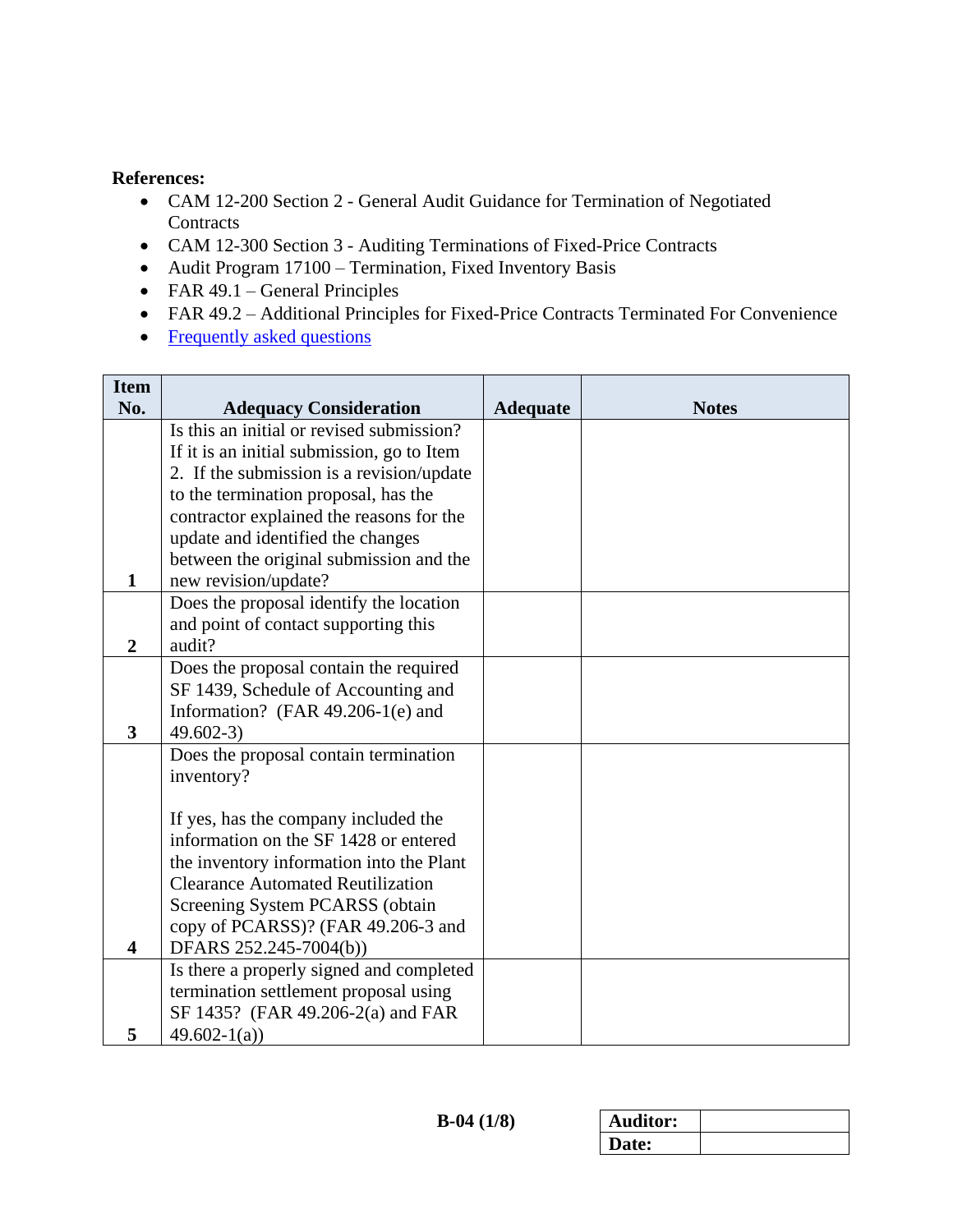| <b>Item</b>    |                                                  |                 |              |
|----------------|--------------------------------------------------|-----------------|--------------|
| No.            | <b>Adequacy Consideration</b>                    | <b>Adequate</b> | <b>Notes</b> |
|                | Does the proposal contain information            |                 |              |
|                | on the total indirect expenses on SF             |                 |              |
| 6              | 1435, Schedule A, Column 4?                      |                 |              |
|                | Do the amounts for the SF 1435,                  |                 |              |
|                | Section II, line 1, "Metals" trace back to       |                 |              |
| $\overline{7}$ | the inventory totals on the SF 1426?             |                 |              |
|                | Do the amounts for SF 1435, Section II,          |                 |              |
|                | line 2, "Raw Materials (other than               |                 |              |
|                | <i>metals</i> )" trace back to the totals on the |                 |              |
| 8              | SF 1428?                                         |                 |              |
|                | Do the amounts for SF 1435, Section II,          |                 |              |
|                | line 3, "Purchased Parts" trace back to          |                 |              |
|                | the supporting accounting schedules, to          |                 |              |
|                | include transaction level universe details       |                 |              |
| 9              | by year $(SF 1428)$ ?                            |                 |              |
|                | Do the amounts for SF 1435, Section II,          |                 |              |
|                | line 4, "Finished Components" trace              |                 |              |
|                | back to the supporting accounting                |                 |              |
|                | schedules, to include transaction level          |                 |              |
|                | universe detail by year (SF 1428 and the         |                 |              |
| 10             | SF 1435's Schedule A)?                           |                 |              |
|                | Do the amounts for SF 1435, Section II,          |                 |              |
|                | line 5, "Miscellaneous Inventory" trace          |                 |              |
|                | back to the supporting accounting                |                 |              |
|                | schedules, to include transaction level          |                 |              |
| 11             | universe detail by year (SF 1428)?               |                 |              |
|                | Do the amounts for SF 1435, Section II,          |                 |              |
|                | line 6, "Work-In-Process" tie to the             |                 |              |
|                | totals on the SF 1430 (currently the SF          |                 |              |
|                | 1431 is only the obtainable form) and            |                 |              |
| 12             | the SF 1435's Schedule A?                        |                 |              |
|                | Do the amounts for SF 1435, Section II,          |                 |              |
|                | line 7, "Special Tooling and Special             |                 |              |
|                | Test Equipment" tie to the totals on the         |                 |              |
|                | SF 1432 or other supporting detail               |                 |              |
| 13             | schedules?                                       |                 |              |

| <b>Auditor:</b> |  |
|-----------------|--|
| Date:           |  |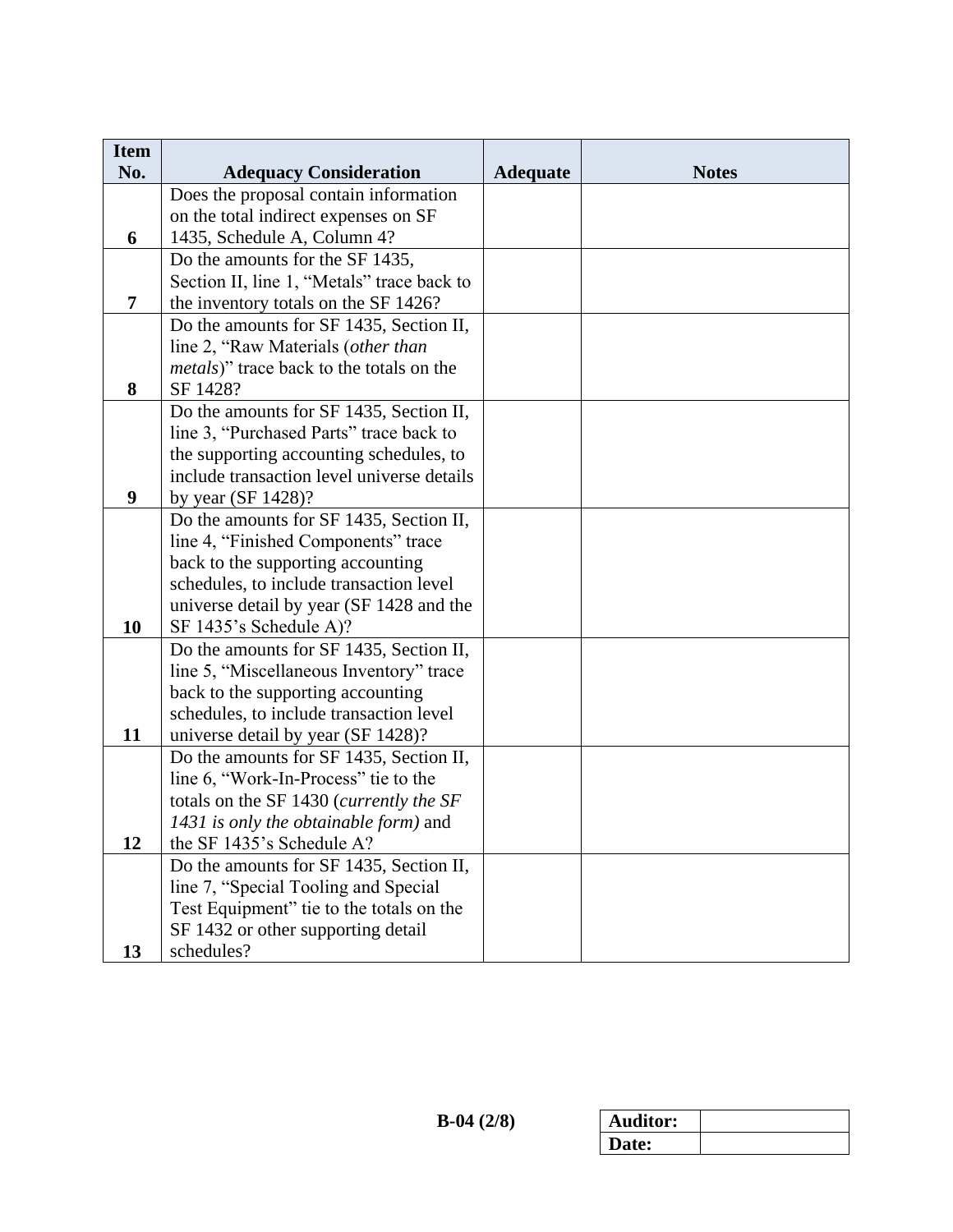| <b>Item</b> |                                                                                |                 |              |
|-------------|--------------------------------------------------------------------------------|-----------------|--------------|
| No.         | <b>Adequacy Consideration</b>                                                  | <b>Adequate</b> | <b>Notes</b> |
|             | Do the amounts for SF 1345, Section II,                                        |                 |              |
|             | line 8, "Other Costs" total tie to the                                         |                 |              |
|             | details on page 2, Schedule B of this                                          |                 |              |
|             | form?                                                                          |                 |              |
|             | Notes: "Item" can be unamortized                                               |                 |              |
|             | tooling, pre-production costs, set-up                                          |                 |              |
|             | costs, engineering, royalties, severance                                       |                 |              |
|             | pay, travel costs, etc.                                                        |                 |              |
|             | "Explanation" should provide details                                           |                 |              |
|             | substantiating items of other costs (see                                       |                 |              |
| 14          | FAR 31.205-42).                                                                |                 |              |
|             | Do the amounts for Section II, line 9,                                         |                 |              |
|             | "General and Administrative Expenses"                                          |                 |              |
|             | reconcile to the total as detailed on page                                     |                 |              |
|             | 2, Schedule C of this form?                                                    |                 |              |
|             |                                                                                |                 |              |
|             | In Schedule C the contractor should                                            |                 |              |
|             | indicate the rates and amounts to which                                        |                 |              |
|             | it is applied, provide details of the                                          |                 |              |
|             | composition of the G&A costs and the                                           |                 |              |
| 15          | method of application to the entire<br>business base to the substantiate rate. |                 |              |
|             | Is the amount in Section II, line 10,                                          |                 |              |
| 16          | "Total" mathematically correct?                                                |                 |              |
|             | Do the amounts for Section II, line 11,                                        |                 |              |
|             | "Profit" total tie to the detailed total on                                    |                 |              |
|             | page 2, Schedule D of this form?                                               |                 |              |
|             |                                                                                |                 |              |
|             | Note: In Schedule D the contractor                                             |                 |              |
|             | should explain the method for                                                  |                 |              |
|             | calculating profit. Also, they should                                          |                 |              |
|             | furnish an estimate of the costs required                                      |                 |              |
|             | to complete the terminated portion of                                          |                 |              |
|             | the contract. In no event will the                                             |                 |              |
|             | Government pay for the loss of                                                 |                 |              |
| 17          | anticipatory profits. (FAR 49.202)                                             |                 |              |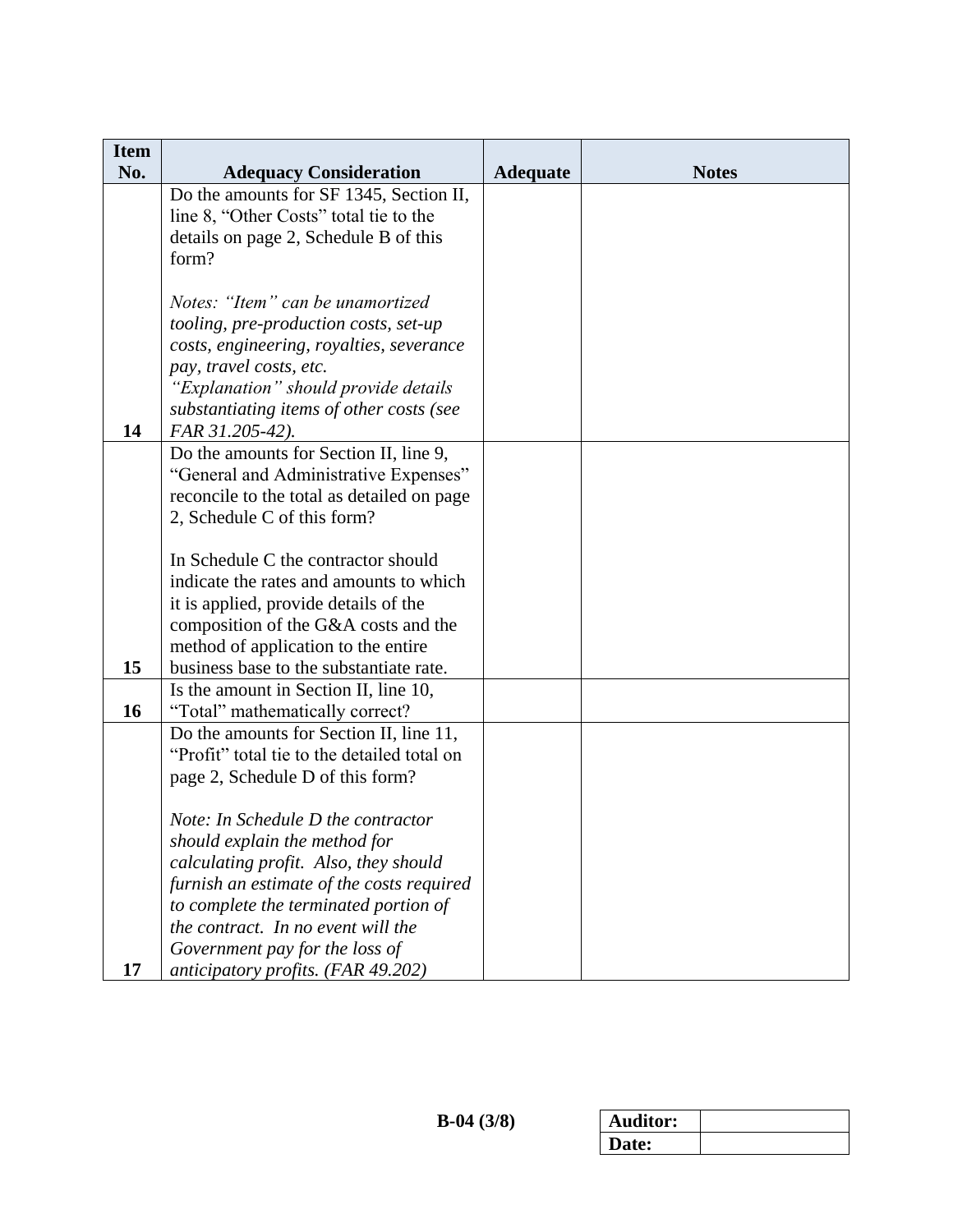| <b>Item</b> |                                           |                 |              |
|-------------|-------------------------------------------|-----------------|--------------|
| No.         | <b>Adequacy Consideration</b>             | <b>Adequate</b> | <b>Notes</b> |
|             | Do the amounts for Section II, line 12,   |                 |              |
|             | "Settlement Expense" total tie to the     |                 |              |
|             | detailed totals on page 3, Schedule E of  |                 |              |
|             | this form?                                |                 |              |
|             |                                           |                 |              |
|             | Note: In Schedule E the contractor        |                 |              |
|             | should list "Items" that would have not   |                 |              |
|             | been incurred if not for the termination. |                 |              |
|             | Examples may include material,            |                 |              |
|             | handling, clerical costs, etc.—see FAR    |                 |              |
|             | $31.205 - 42(g)$ . The contractor should  |                 |              |
|             | provide these details and include a basis |                 |              |
|             | of estimate or an explanation for all     |                 |              |
|             | judgmental factors and the methods        |                 |              |
|             | used to estimate proposed settlement      |                 |              |
|             | expenses, including those used in         |                 |              |
| 18          | projecting from known data.               |                 |              |
|             | Is the amount in Section II, line 13,     |                 |              |
| 19          | "Total" mathematically correct?           |                 |              |

| <b>Auditor:</b> |  |
|-----------------|--|
| Date:           |  |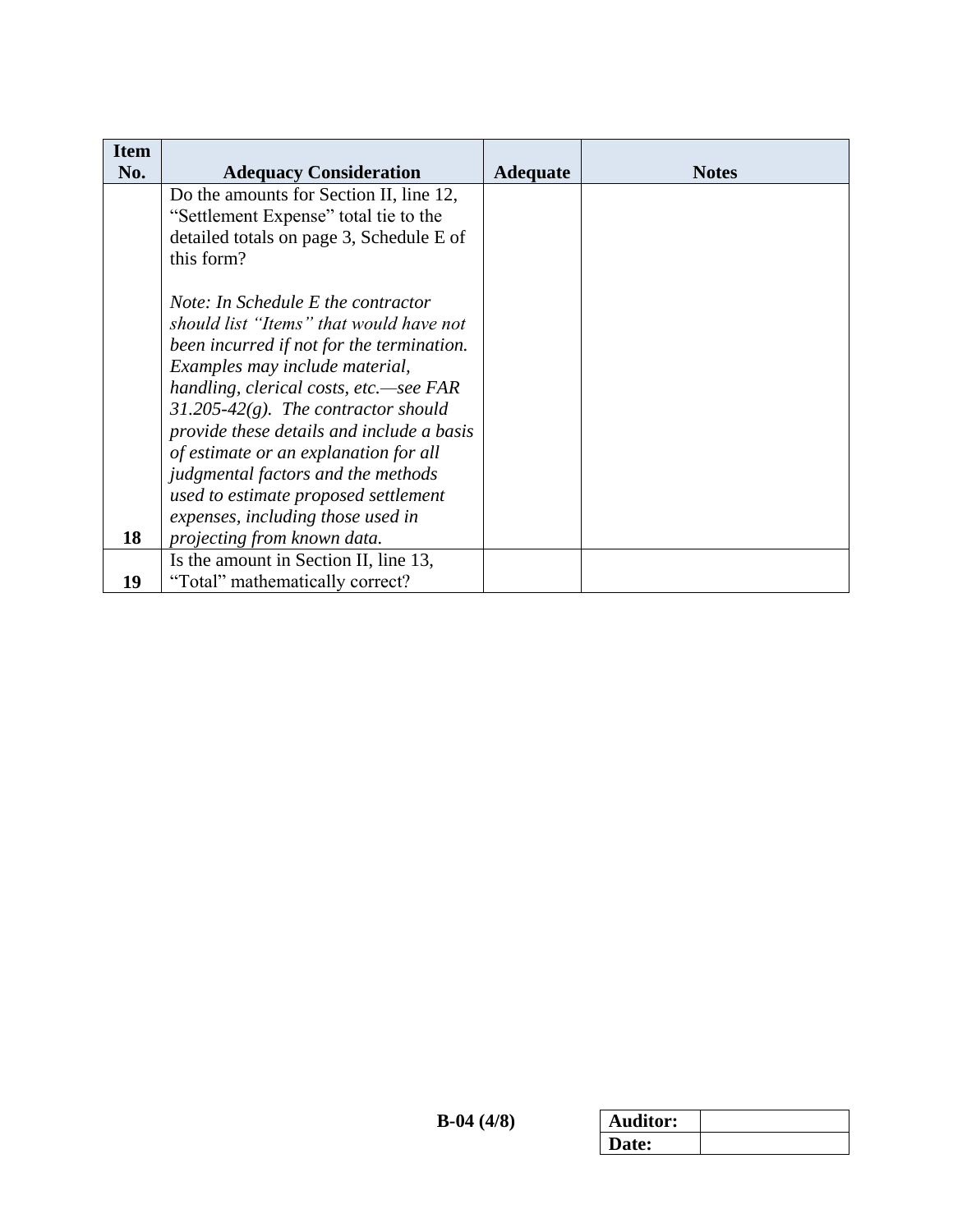| <b>Item</b><br>No. | <b>Adequacy Consideration</b>                                         | <b>Adequate</b> | <b>Notes</b> |
|--------------------|-----------------------------------------------------------------------|-----------------|--------------|
|                    | Does the proposal contain an                                          |                 |              |
|                    | explanation for the amount on Section                                 |                 |              |
|                    | II, line 14, "Settlement with                                         |                 |              |
|                    | Subcontractors" on Page 3, Schedule F                                 |                 |              |
|                    | of the proposal form?                                                 |                 |              |
|                    |                                                                       |                 |              |
|                    | Do the subcontractor settlement costs                                 |                 |              |
|                    | include both unpaid operating expenses                                |                 |              |
|                    | and FAR 31.205-42 $(g)$ post termination<br>settlement expenses?      |                 |              |
|                    |                                                                       |                 |              |
|                    | Note: Schedule F applies only to                                      |                 |              |
|                    | uncompleted subcontracts unsettled at                                 |                 |              |
|                    | the time of termination. The                                          |                 |              |
|                    | subcontractors must submit termination                                |                 |              |
|                    | proposals to the prime contractor in the                              |                 |              |
|                    | same manner that the prime must submit                                |                 |              |
|                    | to the Government. Subcontract                                        |                 |              |
|                    | termination proposals should be listed                                |                 |              |
|                    | in this schedule and submitted with                                   |                 |              |
|                    | supporting documentation for each<br>subcontract settlement (copy of  |                 |              |
|                    | purchase order, subcontract settlement                                |                 |              |
|                    | proposal or subcontract; subcontractor                                |                 |              |
|                    | inventory schedules, schedule of                                      |                 |              |
|                    | accounting information (not required if                               |                 |              |
|                    | proposal is $< $10,000$ and SF 1438                                   |                 |              |
|                    | Short Form used) and the prime                                        |                 |              |
|                    | contractor settlement memorandum                                      |                 |              |
|                    | which explains the rationale for the                                  |                 |              |
|                    | subcontract settlement) for review and                                |                 |              |
|                    | approval by the Termination                                           |                 |              |
|                    | Contracting Officer (TCO) prior to<br>payment (see FAR 49.108 and FAR |                 |              |
| 20                 | $49.206 - 1$ ).                                                       |                 |              |
|                    | Do the amounts for Section II, line 15,                               |                 |              |
|                    | "Acceptable Finished Product" trace to                                |                 |              |
|                    | inventory totals and supporting                                       |                 |              |
|                    | accounting schedules (detailed on the                                 |                 |              |
|                    | SF 1428, and the SF 1435's Schedule A                                 |                 |              |
| 21                 | at contract price)?                                                   |                 |              |

| <b>\uditor:</b> |  |
|-----------------|--|
| Date:           |  |
|                 |  |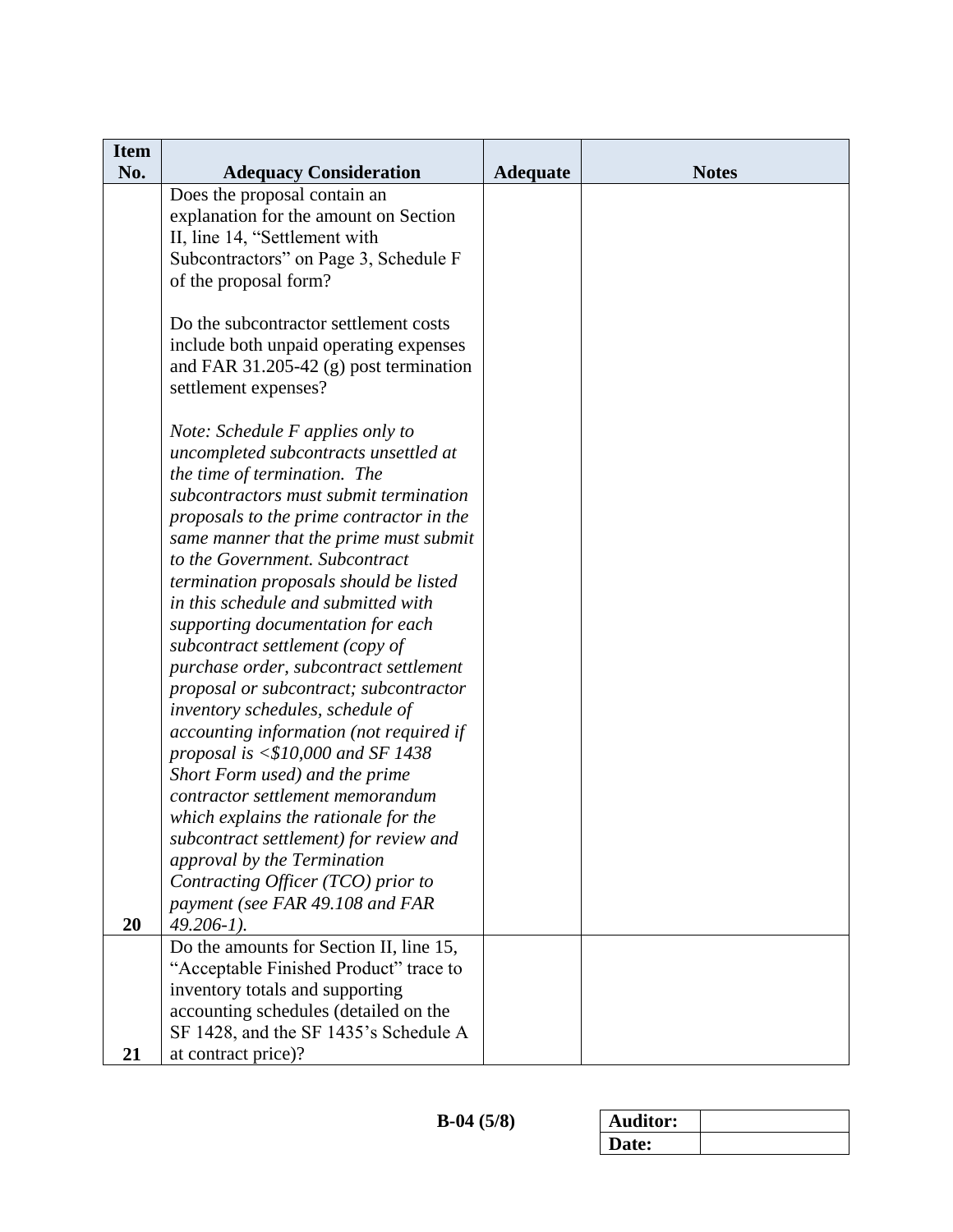| <b>Item</b> |                                                                                    |                 |              |
|-------------|------------------------------------------------------------------------------------|-----------------|--------------|
| No.         | <b>Adequacy Consideration</b>                                                      | <b>Adequate</b> | <b>Notes</b> |
|             | Is the amount in Section II, line 16,                                              |                 |              |
|             | "Gross Proposed Settlement"                                                        |                 |              |
| 22          | mathematically correct?                                                            |                 |              |
|             | Does the proposal contain an                                                       |                 |              |
|             | explanation for the amount on Section                                              |                 |              |
|             | II, line 17, "Disposal and Other Credits"<br>on Page 3, Schedule G on the proposal |                 |              |
|             | form?                                                                              |                 |              |
|             |                                                                                    |                 |              |
|             | Does Schedule G reconcile to Section                                               |                 |              |
|             | II, line 17, "Disposal and Other                                                   |                 |              |
|             | Credits"?                                                                          |                 |              |
|             |                                                                                    |                 |              |
|             | Note: Schedule G -- Except for the                                                 |                 |              |
|             | retention of the costs or return to the                                            |                 |              |
|             | contractor's supplier for credit, the                                              |                 |              |
|             | contractor is encouraged to extend an                                              |                 |              |
|             | offer for the residual items as presented                                          |                 |              |
|             | on the inventory schedules. Retained                                               |                 |              |
|             | inventory should be at full cost,                                                  |                 |              |
|             | purchases for salvage purposes are at a                                            |                 |              |
|             | negotiated price, or they should be                                                |                 |              |
|             | disposed of in a manner determined by                                              |                 |              |
|             | the TCO to be most favorable to the<br>Government. In this Schedule, the           |                 |              |
|             | contractor may provide details for their                                           |                 |              |
|             | offer. Maximum effort should be made                                               |                 |              |
|             | to divert terminated inventory to other                                            |                 |              |
|             | work and or return it to suppliers for                                             |                 |              |
|             | full credit less reasonable restocking                                             |                 |              |
| 23          | charge based cost.                                                                 |                 |              |
|             | Is the amount in Section II, line 18, "Net                                         |                 |              |
|             | Proposed Settlement" mathematically                                                |                 |              |
| 24          | correct?                                                                           |                 |              |

| Auditor: |  |
|----------|--|
| Date:    |  |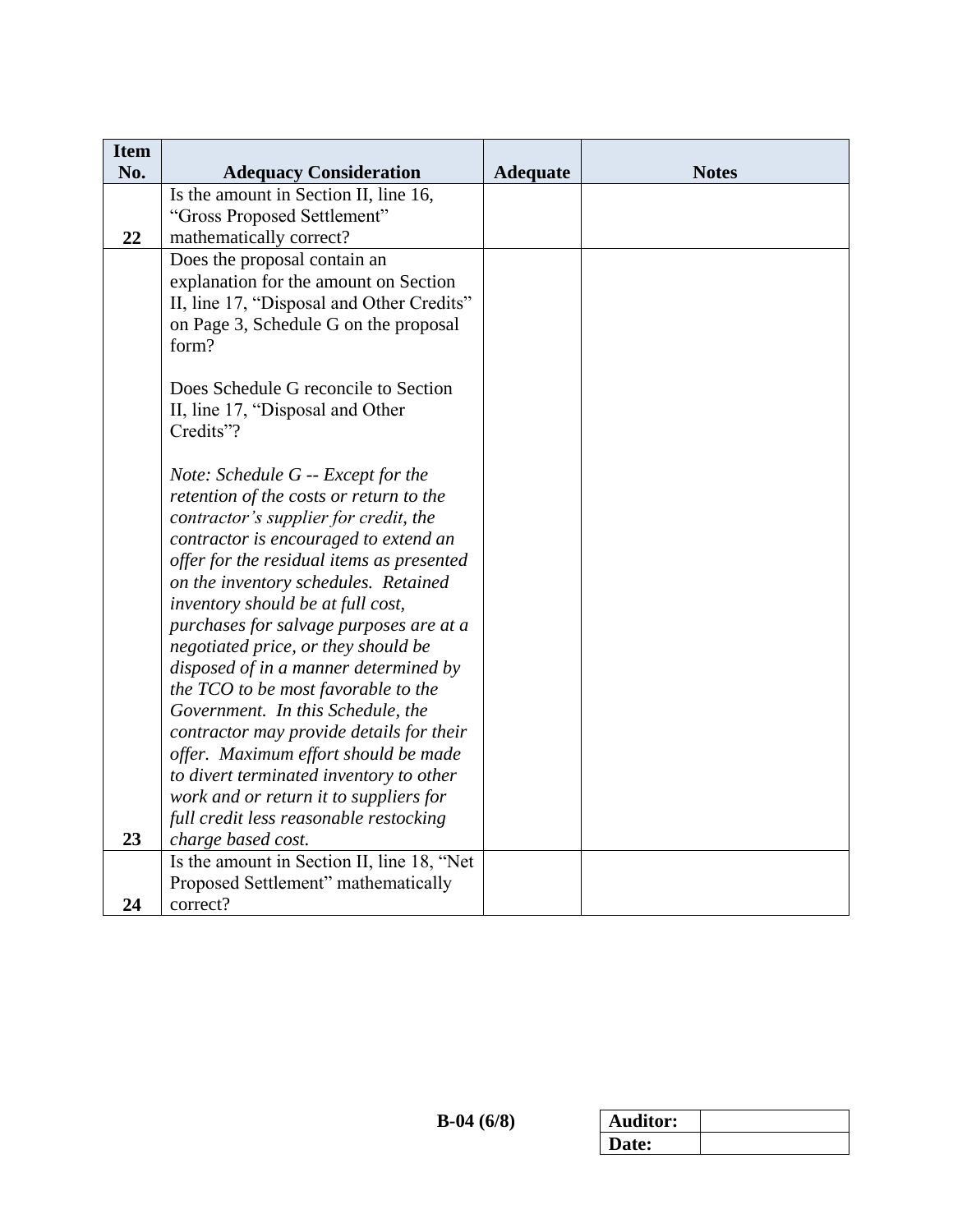| <b>Item</b> |                                            |                 |              |
|-------------|--------------------------------------------|-----------------|--------------|
| No.         | <b>Adequacy Consideration</b>              | <b>Adequate</b> | <b>Notes</b> |
|             | Does the proposal have an explanation      |                 |              |
|             | for the amount on Section II, line 19,     |                 |              |
|             | "Advance, Partial and Progress             |                 |              |
|             | Payments", on Page 4, Schedule H of        |                 |              |
|             | the proposal form?                         |                 |              |
|             | Does Schedule H reconcile to Section       |                 |              |
|             | II, line 19, "Advance, Partial and         |                 |              |
|             | Progress Payments"?                        |                 |              |
|             |                                            |                 |              |
|             | Note: Contract should list any progress    |                 |              |
|             | payments or advance payment made           |                 |              |
| 25          | against the contract in Schedule H.        |                 |              |
|             | Is the amount in Section II, line 20, "Net |                 |              |
|             | Payment Requested" mathematically          |                 |              |
| 26          | correct?                                   |                 |              |
|             | Is the proposal adequate? If not, list the |                 |              |
|             | inadequacies and indicate when             |                 |              |
|             | information was requested. If so           |                 |              |
|             | deficient that an audit cannot be          |                 |              |
|             | performed DCAA should consider             |                 |              |
|             | recommending to the TCO that they          |                 |              |
| 27          | return the proposal to the contractor.     |                 |              |

| <b>Additional Discussion:</b> |                           |                          |
|-------------------------------|---------------------------|--------------------------|
| <b>Item</b>                   | <b>Initial Assessment</b> | <b>Corrective Action</b> |
|                               |                           |                          |
|                               |                           |                          |
|                               |                           |                          |
|                               |                           |                          |
|                               |                           |                          |
|                               |                           |                          |
|                               |                           |                          |
|                               |                           |                          |
|                               |                           |                          |
|                               |                           |                          |

<span id="page-6-0"></span>**Frequently asked questions [\(Return\)](#page-0-0)**:

**1. What is the purpose of the settlement proposal adequacy tool?**

**B-04** (7/8)

| ditor: |  |
|--------|--|
| 'ate:  |  |